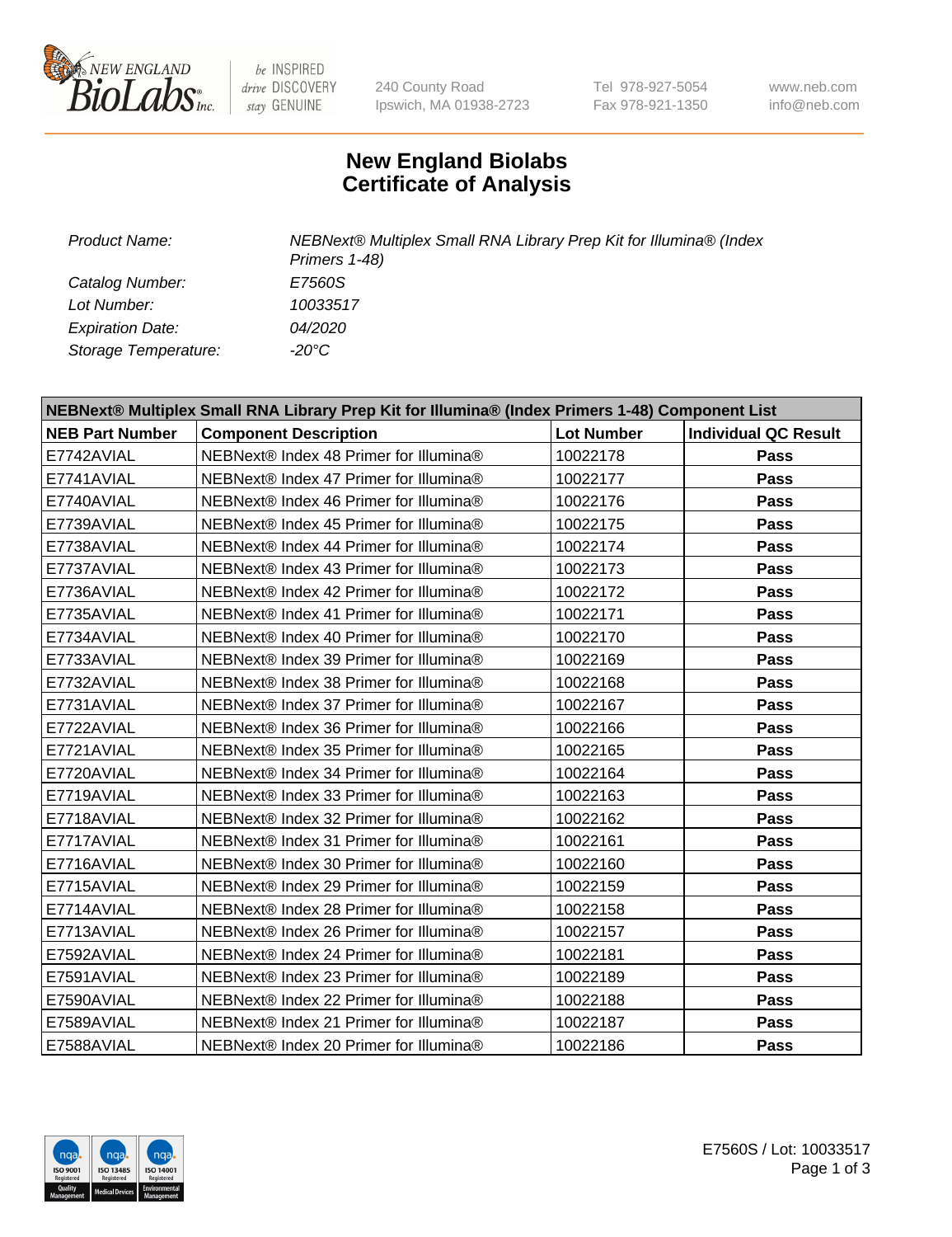

be INSPIRED drive DISCOVERY stay GENUINE

240 County Road Ipswich, MA 01938-2723 Tel 978-927-5054 Fax 978-921-1350 www.neb.com info@neb.com

| NEBNext® Multiplex Small RNA Library Prep Kit for Illumina® (Index Primers 1-48) Component List |                                                 |                   |                             |  |  |
|-------------------------------------------------------------------------------------------------|-------------------------------------------------|-------------------|-----------------------------|--|--|
| <b>NEB Part Number</b>                                                                          | <b>Component Description</b>                    | <b>Lot Number</b> | <b>Individual QC Result</b> |  |  |
| E7587AVIAL                                                                                      | NEBNext® Index 19 Primer for Illumina®          | 10022185          | Pass                        |  |  |
| E7586AVIAL                                                                                      | NEBNext® Index 18 Primer for Illumina®          | 10022190          | <b>Pass</b>                 |  |  |
| E7585AVIAL                                                                                      | NEBNext® Index 17 Primer for Illumina®          | 10022180          | Pass                        |  |  |
| E7584AVIAL                                                                                      | NEBNext® Index 16 Primer for Illumina®          | 10022179          | Pass                        |  |  |
| E7583AVIAL                                                                                      | NEBNext® Index 15 Primer for Illumina®          | 10022184          | Pass                        |  |  |
| E7582AVIAL                                                                                      | NEBNext® Index 14 Primer for Illumina®          | 10022183          | Pass                        |  |  |
| E7581AVIAL                                                                                      | NEBNext® Index 13 Primer for Illumina®          | 10022182          | Pass                        |  |  |
| E7562AVIAL                                                                                      | NEBNext® Index 27 Primer for Illumina®          | 10022141          | Pass                        |  |  |
| E7561AVIAL                                                                                      | NEBNext® Index 25 Primer for Illumina®          | 10022140          | Pass                        |  |  |
| E7355AAVIAL                                                                                     | ProtoScript® II Reverse Transcriptase           | 10022156          | Pass                        |  |  |
| E7334AAVIAL                                                                                     | NEBNext® First Strand Synthesis Reaction Buffer | 10022155          | Pass                        |  |  |
| E7333AAVIAL                                                                                     | NEBNext® SR RT Primer for Illumina®             | 10022154          | Pass                        |  |  |
| E7332AAVIAL                                                                                     | NEBNext® 3' SR Adaptor for Illumina®            | 10022153          | Pass                        |  |  |
| E7328AVIAL                                                                                      | NEBNext® 5' SR Adaptor for Illumina®            | 10022152          | Pass                        |  |  |
| E7327AAVIAL                                                                                     | Nuclease Free Water                             | 10022151          | Pass                        |  |  |
| E7326AAVIAL                                                                                     | <b>TE Buffer</b>                                | 10022150          | Pass                        |  |  |
| E7325AAVIAL                                                                                     | Linear Acrylamide                               | 10022149          | Pass                        |  |  |
| E7324AAVIAL                                                                                     | <b>DNA Gel Elution Buffer</b>                   | 10022148          | Pass                        |  |  |
| E7323AAVIAL                                                                                     | Quick-Load® pBR322 DNA-Mspl Digest              | 10022191          | Pass                        |  |  |
| E7322AVIAL                                                                                      | NEBNext® Index 12 Primer for Illumina®          | 10022138          | Pass                        |  |  |
| E7321AVIAL                                                                                      | NEBNext® Index 11 Primer for Illumina®          | 10022137          | Pass                        |  |  |
| E7320AVIAL                                                                                      | NEBNext® Index 10 Primer for Illumina®          | 10022136          | Pass                        |  |  |
| E7319AVIAL                                                                                      | NEBNext® Index 9 Primer for Illumina®           | 10022135          | Pass                        |  |  |
| E7318AVIAL                                                                                      | NEBNext® Index 8 Primer for Illumina®           | 10022134          | Pass                        |  |  |
| E7317AVIAL                                                                                      | NEBNext® Index 7 Primer for Illumina®           | 10022133          | Pass                        |  |  |
| E7316AVIAL                                                                                      | NEBNext® Index 6 Primer for Illumina®           | 10022139          | Pass                        |  |  |
| E7315AVIAL                                                                                      | NEBNext® Index 5 Primer for Illumina®           | 10022132          | Pass                        |  |  |
| E7314AVIAL                                                                                      | NEBNext® Index 4 Primer for Illumina®           | 10022131          | Pass                        |  |  |
| E7313AVIAL                                                                                      | NEBNext® Index 3 Primer for Illumina®           | 10022130          | Pass                        |  |  |
| E7312AVIAL                                                                                      | NEBNext® Index 2 Primer for Illumina®           | 10022129          | Pass                        |  |  |
| E7311AVIAL                                                                                      | NEBNext® Index 1 Primer for Illumina®           | 10022128          | Pass                        |  |  |
| E7310AAVIAL                                                                                     | NEBNext® SR Primer for Illumina®                | 10022147          | Pass                        |  |  |
| E7309AAVIAL                                                                                     | LongAmp® Taq 2X Master Mix                      | 10022146          | Pass                        |  |  |
| E7308AAVIAL                                                                                     | Murine RNase Inhibitor                          | 10022145          | Pass                        |  |  |
| E7305AAVIAL                                                                                     | NEBNext® 5' Ligation Enzyme Mix                 | 10022144          | Pass                        |  |  |
| E7304AAVIAL                                                                                     | NEBNext® 5' Ligation Reaction Buffer            | 10022143          | Pass                        |  |  |